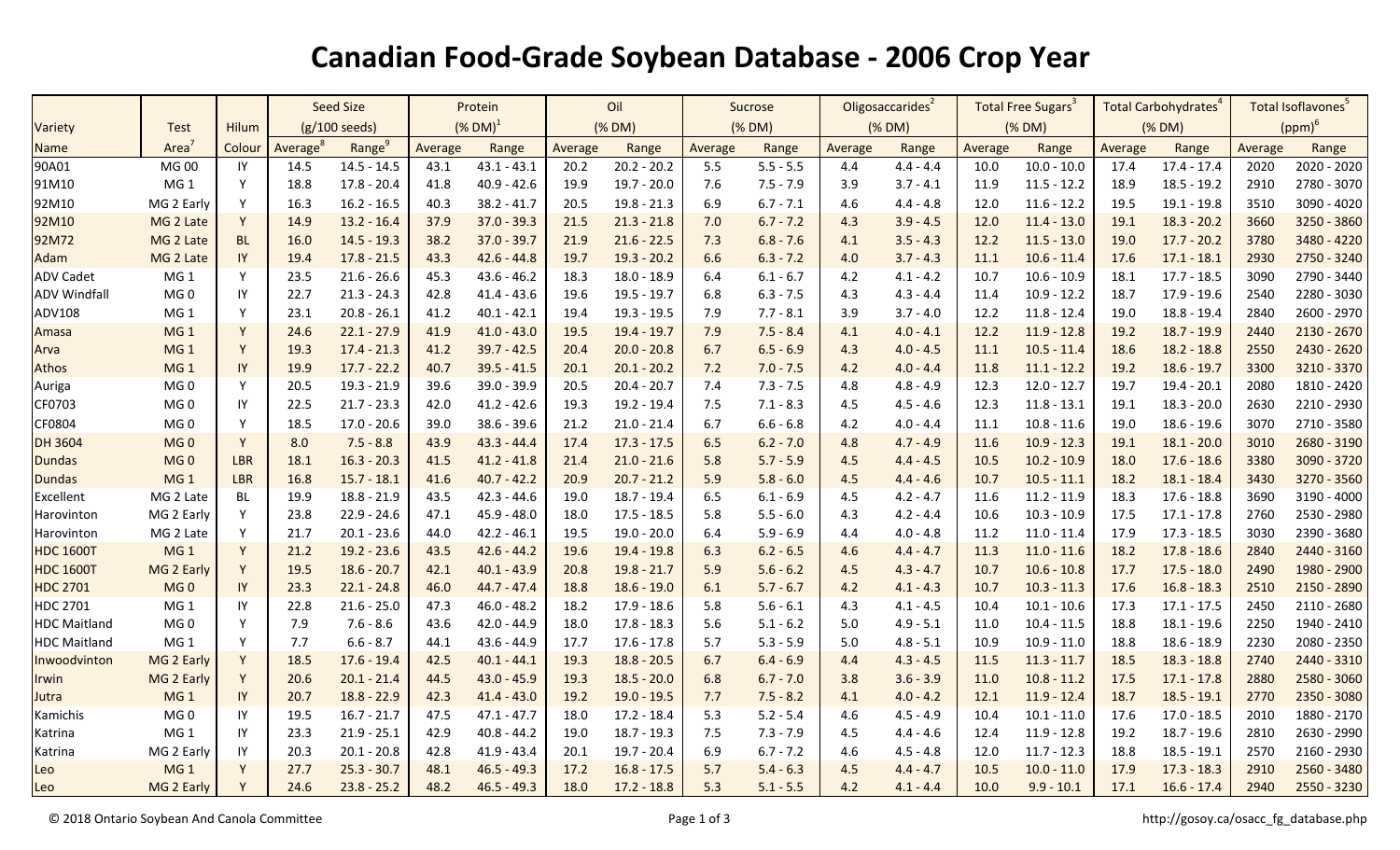## **Canadian Food-Grade Soybean Database - 2006 Crop Year**

|                       |                   |              | <b>Seed Size</b>        |                    | Protein        |               | Oil     |               | Sucrose |             | Oligosaccarides <sup>2</sup> |             | Total Free Sugars <sup>3</sup> |               | Total Carbohydrates <sup>4</sup> |               | Total Isoflavones <sup>5</sup> |               |
|-----------------------|-------------------|--------------|-------------------------|--------------------|----------------|---------------|---------|---------------|---------|-------------|------------------------------|-------------|--------------------------------|---------------|----------------------------------|---------------|--------------------------------|---------------|
| Variety               | <b>Test</b>       | Hilum        | $(g/100 \text{ seeds})$ |                    | $($ % DM $)^1$ |               | (% DM)  |               |         | (% DM)      | (% DM)                       |             | (% DM)                         |               | (% DM)                           |               | $(ppm)^6$                      |               |
| Name                  | Area <sup>'</sup> | Colour       | Average <sup>o</sup>    | Range <sup>9</sup> | Average        | Range         | Average | Range         | Average | Range       | Average                      | Range       | Average                        | Range         | Average                          | Range         | Average                        | Range         |
| Natto 3               | MG 2 Late         | Y            | 7.4                     | $6.7 - 8.4$        | 40.0           | $37.7 - 41.5$ | 18.6    | $18.3 - 19.1$ | 6.6     | $6.3 - 7.2$ | 5.1                          | $4.7 - 5.5$ | 12.2                           | $11.6 - 12.5$ | 19.9                             | $18.6 - 20.9$ | 3770                           | 3420 - 4140   |
| OAC 01-26             | MG <sub>0</sub>   | Y            | 19.8                    | $18.4 - 21.3$      | 40.9           | $40.3 - 41.4$ | 20.3    | $20.2 - 20.5$ | 7.1     | $6.7 - 7.6$ | 4.4                          | $4.1 - 4.5$ | 11.9                           | $11.4 - 12.6$ | 19.6                             | $18.6 - 20.8$ | 3360                           | 3100 - 3540   |
| OAC Ayton             | MG 00             | BR           | 15.6                    | $15.6 - 15.6$      | 38.4           | $38.4 - 38.4$ | 21.9    | $21.9 - 21.9$ | 6.5     | $6.5 - 6.5$ | 4.1                          | $4.1 - 4.1$ | 10.5                           | $10.5 - 10.5$ | 18.6                             | $18.6 - 18.6$ | 3280                           | 3280 - 3280   |
| <b>OAC Bayfield</b>   | MG <sub>0</sub>   | BR           | 20.2                    | $18.8 - 21.6$      | 41.1           | $40.6 - 42.0$ | 20.7    | $20.6 - 20.9$ | 6.7     | $6.3 - 7.2$ | 4.3                          | $4.1 - 4.5$ | 11.2                           | $10.8 - 12.0$ | 18.6                             | $18.1 - 19.6$ | 2450                           | 2190 - 2670   |
| <b>OAC Bayfield</b>   | MG <sub>1</sub>   | <b>BR</b>    | 21.1                    | $20.6 - 22.1$      | 41.9           | $40.7 - 43.0$ | 20.1    | $19.6 - 20.6$ | 6.7     | $6.7 - 6.8$ | 4.3                          | $4.2 - 4.5$ | 11.3                           | $11.0 - 11.6$ | 18.7                             | $18.5 - 19.1$ | 2380                           | 2330 - 2410   |
| <b>OAC Carman</b>     | <b>MG00</b>       | IY           | 18.4                    | $18.4 - 18.4$      | 41.4           | $41.4 - 41.4$ | 20.0    | $20.0 - 20.0$ | 6.5     | $6.5 - 6.5$ | 4.2                          | $4.2 - 4.2$ | 10.9                           | $10.9 - 10.9$ | 18.4                             | $18.4 - 18.4$ | 2170                           | 2170 - 2170   |
| <b>OAC Champion</b>   | MG <sub>0</sub>   | IY           | 20.7                    | $19.1 - 22.7$      | 44.1           | $42.7 - 44.8$ | 20.4    | $20.3 - 20.7$ | 5.2     | $4.9 - 5.6$ | 4.6                          | $4.4 - 4.8$ | 10.2                           | $9.8 - 10.8$  | 17.3                             | $16.5 - 18.2$ | 1960                           | 1720 - 2100   |
| OAC Gretna            | <b>MG00</b>       | IY           | 17.7                    | $17.7 - 17.7$      | 40.6           | $40.6 - 40.6$ | 20.7    | $20.7 - 20.7$ | 7.1     | $7.1 - 7.1$ | 4.0                          | $4.0 - 4.0$ | 11.3                           | $11.3 - 11.3$ | 18.6                             | $18.6 - 18.6$ | 2760                           | 2760 - 2760   |
| <b>OAC Huron</b>      | MG <sub>1</sub>   | Y            | 24.0                    | $22.4 - 26.7$      | 43.5           | $42.0 - 44.4$ | 19.2    | $19.1 - 19.3$ | 7.4     | $7.0 - 7.9$ | 3.9                          | $3.8 - 4.0$ | 11.6                           | $11.2 - 11.8$ | 18.1                             | $17.9 - 18.6$ | 3180                           | 2940 - 3610   |
| OAC Huron             | MG 2 Early        | Y            | 20.5                    | $16.6 - 22.5$      | 42.3           | $39.7 - 44.2$ | 20.3    | $19.3 - 21.3$ | 7.1     | $6.8 - 7.5$ | 4.1                          | $3.9 - 4.4$ | 11.7                           | $11.3 - 12.0$ | 18.5                             | $18.1 - 18.9$ | 3000                           | 2500 - 3560   |
| <b>OAC Kent</b>       | MG 2 Early        | Y            | 22.3                    | $20.6 - 24.0$      | 41.6           | $40.1 - 43.1$ | 20.8    | $19.6 - 21.5$ | 7.0     | $6.9 - 7.2$ | 4.3                          | $4.2 - 4.4$ | 11.6                           | $11.1 - 11.8$ | 18.7                             | $18.5 - 18.9$ | 2560                           | 2170 - 2750   |
| <b>OAC Kent</b>       | MG 2 Late         | <sup>Y</sup> | 20.5                    | $19.9 - 22.1$      | 39.1           | $38.1 - 40.6$ | 22.0    | $21.9 - 22.1$ | 7.1     | $6.6 - 7.8$ | 4.0                          | $3.7 - 4.2$ | 11.6                           | $10.9 - 12.8$ | 18.3                             | $17.5 - 19.4$ | 2560                           | 2420 - 2850   |
| <b>OAC Lakeview</b>   | MG <sub>0</sub>   | Y            | 21.0                    | $19.4 - 22.9$      | 40.3           | $39.2 - 41.1$ | 20.9    | $20.7 - 21.0$ | 7.4     | $7.1 - 7.5$ | 4.0                          | $3.9 - 4.1$ | 11.6                           | $11.3 - 12.0$ | 18.7                             | $18.2 - 19.3$ | 3160                           | 2680 - 3660   |
| <b>OAC Prodigy</b>    | MG <sub>1</sub>   | IY           | 21.0                    | $20.2 - 22.0$      | 42.0           | $40.4 - 43.0$ | 19.7    | $19.2 - 20.4$ | 6.9     | $6.9 - 7.0$ | 4.2                          | $4.0 - 4.5$ | 11.6                           | $11.3 - 12.0$ | 19.2                             | 18.9 - 19.5   | 3380                           | 3190 - 3490   |
| <b>OAC Wallace</b>    | MG <sub>0</sub>   | <b>BR</b>    | 19.7                    | $18.7 - 20.9$      | 37.3           | $36.7 - 38.3$ | 21.7    | $21.5 - 21.9$ | 7.1     | $6.7 - 7.6$ | 4.5                          | $4.3 - 4.6$ | 11.8                           | $11.4 - 12.4$ | 20.1                             | $19.6 - 21.1$ | 4000                           | 3570 - 4390   |
| <b>OAC Wallace</b>    | MG <sub>1</sub>   | <b>BR</b>    | 19.3                    | $18.0 - 20.9$      | 38.7           | $37.5 - 40.2$ | 21.0    | $20.5 - 21.5$ | 7.0     | $6.9 - 7.1$ | 4.3                          | $4.1 - 4.5$ | 11.6                           | $11.3 - 12.0$ | 19.6                             | $19.5 - 19.7$ | 3850                           | 3790 - 3900   |
| Phoenix               | <b>MG00</b>       | IY           | 18.2                    | $18.2 - 18.2$      | 42.5           | $42.5 - 42.5$ | 20.2    | $20.2 - 20.2$ | 6.0     | $6.0 - 6.0$ | 4.2                          | $4.2 - 4.2$ | 10.4                           | $10.4 - 10.4$ | 18.3                             | $18.3 - 18.3$ | 2200                           | 2200 - 2200   |
| <b>PRO 25-53</b>      | <b>MG00</b>       | IY           | 19.0                    | $19.0 - 19.0$      | 41.8           | $41.8 - 41.8$ | 20.2    | $20.2 - 20.2$ | 6.8     | $6.8 - 6.8$ | 3.7                          | $3.7 - 3.7$ | 10.5                           | $10.5 - 10.5$ | 18.3                             | $18.3 - 18.3$ | 2660                           | $2660 - 2660$ |
| <b>PRO 26-53</b>      | MG <sub>0</sub>   | IY           | 23.0                    | $21.2 - 25.0$      | 42.6           | $42.1 - 43.0$ | 19.7    | $19.5 - 19.9$ | 6.6     | $6.2 - 7.0$ | 4.5                          | $4.3 - 4.8$ | 11.5                           | $11.0 - 11.9$ | 18.7                             | $18.2 - 19.3$ | 2550                           | 2400 - 2650   |
| <b>PRO 275</b>        | MG <sub>0</sub>   | IY           | 20.7                    | $20.3 - 21.3$      | 40.3           | $39.8 - 40.9$ | 20.3    | 19.9 - 20.6   | 7.5     | $7.3 - 7.8$ | 4.3                          | $4.2 - 4.4$ | 12.2                           | $11.9 - 12.6$ | 19.2                             | 18.8 - 19.9   | 3070                           | 2740 - 3380   |
| PRO 30-05             | MG 2 Early        | IY           | 21.1                    | $20.6 - 21.6$      | 42.3           | $40.1 - 43.7$ | 18.8    | $17.7 - 19.7$ | 7.4     | $7.1 - 7.7$ | 4.3                          | $4.2 - 4.5$ | 12.1                           | $11.9 - 12.4$ | 19.3                             | $18.9 - 19.6$ | 3310                           | 2530 - 3730   |
| PRO 30-05             | MG 2 Late         | IY           | 19.7                    | $18.3 - 21.8$      | 40.5           | $39.1 - 42.3$ | 20.0    | $19.7 - 20.8$ | 7.4     | $7.1 - 7.9$ | 4.4                          | $4.3 - 4.5$ | 12.3                           | $11.9 - 12.7$ | 19.5                             | $19.0 - 20.2$ | 3320                           | 3120 - 3610   |
| <b>PS 36</b>          | MG <sub>0</sub>   | Y            | 20.3                    | $18.4 - 21.8$      | 44.0           | $43.8 - 44.1$ | 20.1    | $19.7 - 20.4$ | 5.7     | $5.4 - 5.9$ | 4.5                          | $4.2 - 4.9$ | 10.5                           | $10.1 - 11.3$ | 17.9                             | $17.2 - 18.9$ | 2430                           | $2150 - 2600$ |
| <b>PS 73</b>          | MG <sub>1</sub>   | <b>BF</b>    | 19.1                    | $18.3 - 20.5$      | 40.8           | $40.1 - 41.4$ | 19.4    | $19.3 - 19.4$ | 7.9     | $7.6 - 8.1$ | 4.4                          | $4.3 - 4.5$ | 12.8                           | $12.5 - 13.1$ | 19.7                             | $19.5 - 20.0$ | 3950                           | 3840 - 4140   |
| <b>PS 78</b>          | MG <sub>1</sub>   | <sup>Y</sup> | 18.7                    | $17.2 - 21.2$      | 42.5           | $40.5 - 44.7$ | 19.1    | $18.5 - 19.7$ | 7.0     | $6.4 - 7.4$ | 4.3                          | $4.1 - 4.6$ | 11.6                           | $11.4 - 11.8$ | 18.9                             | $18.6 - 19.2$ | 3440                           | 3130 - 3870   |
| <b>RCAT Corbett</b>   | MG <sub>1</sub>   | <b>BR</b>    | 22.0                    | $20.3 - 23.9$      | 42.8           | $41.4 - 43.9$ | 19.6    | $19.2 - 20.1$ | 6.8     | $6.7 - 7.0$ | 4.3                          | $4.1 - 4.5$ | 11.6                           | $11.3 - 11.8$ | 18.6                             | $18.6 - 18.7$ | 3160                           | 2990 - 3400   |
| <b>RCAT Harwich</b>   | MG 2 Early        | <sup>V</sup> | 15.3                    | 14.1 - 16.6        | 39.9           | $39.1 - 41.2$ | 19.9    | $19.7 - 20.3$ | 7.7     | $7.6 - 7.9$ | 4.5                          | $4.4 - 4.8$ | 12.6                           | $12.3 - 13.0$ | 20.1                             | $19.5 - 20.8$ | 3070                           | 2830 - 3290   |
| <b>RCAT Pinehurst</b> | MG 2 Early        | <sup>Y</sup> | 17.5                    | $16.4 - 19.6$      | 40.2           | $38.6 - 41.6$ | 20.3    | $20.1 - 20.7$ | 7.9     | $7.8 - 8.2$ | 4.5                          | $4.4 - 4.5$ | 12.7                           | $12.4 - 13.0$ | 19.5                             | $18.8 - 20.1$ | 2490                           | 2170 - 2960   |
| <b>RCAT Pinehurst</b> | MG 2 Late         | Y            | 16.4                    | $14.6 - 19.4$      | 37.1           | $35.5 - 39.1$ | 21.4    | $20.9 - 21.8$ | 8.2     | $7.6 - 8.7$ | 4.2                          | $3.6 - 4.9$ | 12.9                           | $12.0 - 14.3$ | 19.7                             | $19.0 - 20.7$ | 2950                           | 2690 - 3300   |
| <b>RCAT Ruthven</b>   | MG 2 Early        | Y            | 14.9                    | $13.8 - 16.6$      | 38.8           | $37.1 - 40.8$ | 20.7    | $20.2 - 21.3$ | 7.7     | $7.5 - 7.9$ | 4.5                          | $4.4 - 4.5$ | 12.6                           | $12.3 - 12.7$ | 20.0                             | $19.5 - 20.5$ | 3280                           | 3140 - 3520   |
| <b>RCAT Ruthven</b>   | MG 2 Late         | <sup>Y</sup> | 14.1                    | $12.9 - 16.3$      | 36.7           | $35.8 - 37.8$ | 21.4    | $21.3 - 21.5$ | 7.7     | $7.6 - 7.9$ | 4.2                          | $3.6 - 4.6$ | 12.5                           | $11.7 - 13.8$ | 19.4                             | $18.4 - 20.1$ | 3270                           | 3100 - 3410   |
| RD714                 | MG <sub>0</sub>   | IY           | 21.0                    | $18.7 - 22.7$      | 49.7           | $47.7 - 50.8$ | 16.7    | $16.6 - 17.0$ | 5.0     | $4.5 - 5.7$ | 4.3                          | $4.2 - 4.4$ | 9.9                            | $9.4 - 10.7$  | 17.1                             | $16.3 - 18.1$ | 2560                           | 2100 - 3180   |
| S00-Z1                | MG 00             | BR           | 18.4                    | 18.4 - 18.4        | 41.6           | $41.6 - 41.6$ | 20.8    | $20.8 - 20.8$ | $6.2$   | $6.2 - 6.2$ | 4.1                          | $4.1 - 4.1$ | 10.3                           | $10.3 - 10.3$ | 17.9                             | 17.9 - 17.9   | 2360                           | 2360 - 2360   |
| S03-W4                | MG <sub>0</sub>   | IY           | 20.4                    | $18.0 - 22.3$      | 42.9           | $42.0 - 43.3$ | 20.6    | $20.5 - 20.9$ | 6.4     | $6.3 - 6.6$ | 4.4                          | $4.2 - 4.6$ | 11.0                           | $10.6 - 11.5$ | 18.2                             | $17.6 - 19.0$ | 2130                           | 1710 - 2450   |
| S05-T6                | MG <sub>0</sub>   | IY           | 21.5                    | $19.0 - 23.8$      | 41.4           | $41.1 - 41.8$ | 20.7    | $20.4 - 21.0$ | 7.2     | $7.0 - 7.3$ | 4.3                          | $3.9 - 4.6$ | 11.7                           | $11.4 - 12.2$ | 18.7                             | $18.3 - 19.4$ | 2490                           | 2270 - 2730   |